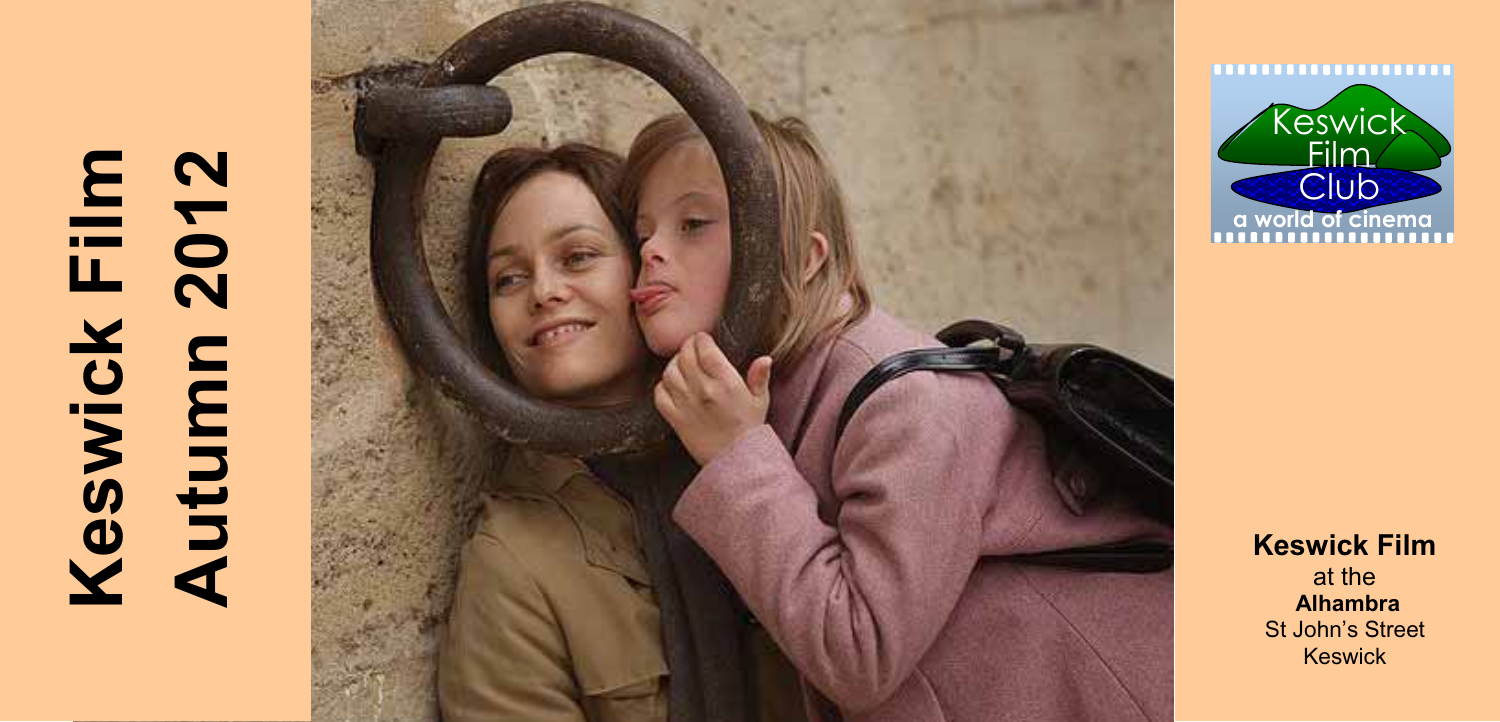

#### www.keswickfilmclub.org ww.keswickfilmclub.org

Keswick Film Club began life in 1998 with the intention of bringing the best of World Cinema to Keswick. Since then it has won many awards from the British Federation of Film Societies including Best Programme four times, and Best Website. In 2006 we were Film Society of the Year. Audiences are made up of the Club's 250+ members, and our very welcome visitors.

#### **LOCATION**

The Alhambra Cinema, St. John's Street, Keswick, North Lake District. Leave the Market Square at the south end (The Inn Hotel) and keep going uphill for 200 metres.

#### **TIME**

KFC has two 'seasons', each with its own brochure, available in and around Keswick (e.g. T.I.C., Library, Booths) or posted to members. Most films are Screened on Sundays at 5pm, but check in this brochure. September to December - the `Autumn Season', January to April - the `Spring Season'.

#### **SCREENINGS**

Screenings begin with a short introduction, and a short film if time allows. Film notes are projected prior to screenings or on the club website, and we have a feedback system - please give the film a star rating out of five.

### **Autumn Programme 2012 The Alhambra Cinema, Keswick**

#### **TICKETS**

You do not need to be a member to see the films, but it will save you money if you attend more than 7 films, including all Film Festival films, over the course of the two seasons in the year.

*Tickets:* £4.50 for non members; £3.50 for members; £2.50 for students, under 16s and benefit claimants.

*Membership:* £7 per year. Reduction of £1 on all Club and Film Festival screenings, £1 off Alhambra's own screenings on Wednesday (or Sunday in the summer).

Join at The Alhambra Cinema or the Chair's flat - top flat, 36 Station Street, Keswick, or at any club screening. Membership form available from our website.

*Season Pass:* £33 (Autumn season 2012)

Membership also entitles attendance of Caldbeck Area Film Society at members' rates and vice versa. Non-members are very welcome.

#### **COMMITTEE**

**Chair:** Vaughan Ames (017687 80969), info@keswickfilmclub.org Vice Chair: Deb Cowin Secretary: Ian Payne Treasurer: Astrid Perrett Membership Secretary: Elspeth Payne Committee Members: Stephen Brown, Angela Jackson, Anita Leaker, Ann Martin (Festival Co-ordinator), David Miller, Alan Naylor, Mike Rose-Troup, Stephen Pye, Simon Shipman, Lorraine Shipman, Tom Rennie, Abi Wright *Keswick Film Club is a voluntarily-run, not-for-profit organisation Registered Charity No. 1083395*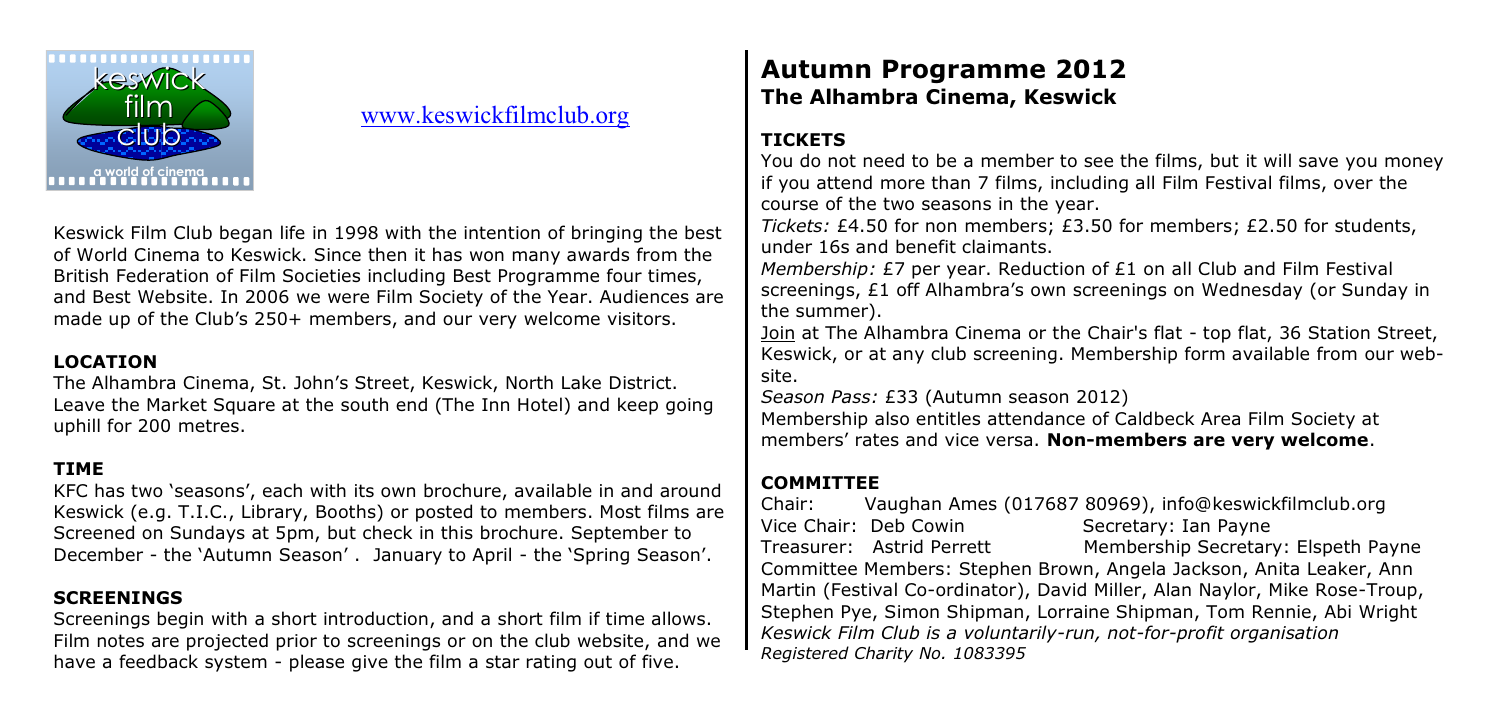# *Sunday 16th September at 5pm*  **A ROYAL AFFAIR**

**(En kongelig affære)**  *Director: Nikolaj Arcel Denmark 2012 (15) 137 mins. In Danish with English subtitles* 

We start the season with a period love affair, but one which is laced with the political arguments of its time. The young English princess Caroline (Alicia Vikander) was sent to Denmark in 1766 to forge the alliance of the two states by marrying the insane King Christian (Mikkel Boe Folsgaard). This might have been a footnote in history but for the arrival of the German doctor Struensee (Mads Mikkelsen) as the King's physician.

Struensee was a political radical who set about influencing the King, attempting to bring in Enlightenment policies to a reactionary court before the French Revolution remember - whilst having an affair with the Queen at the same time.

Nikolai Arcel *('The Girl with a Dragon Tattoo'*) concentrates on the characters more than the politics, giving us a film about three strong characters caught up together, but showing a little known period in history where progress fought reaction much as in the Middle East today.

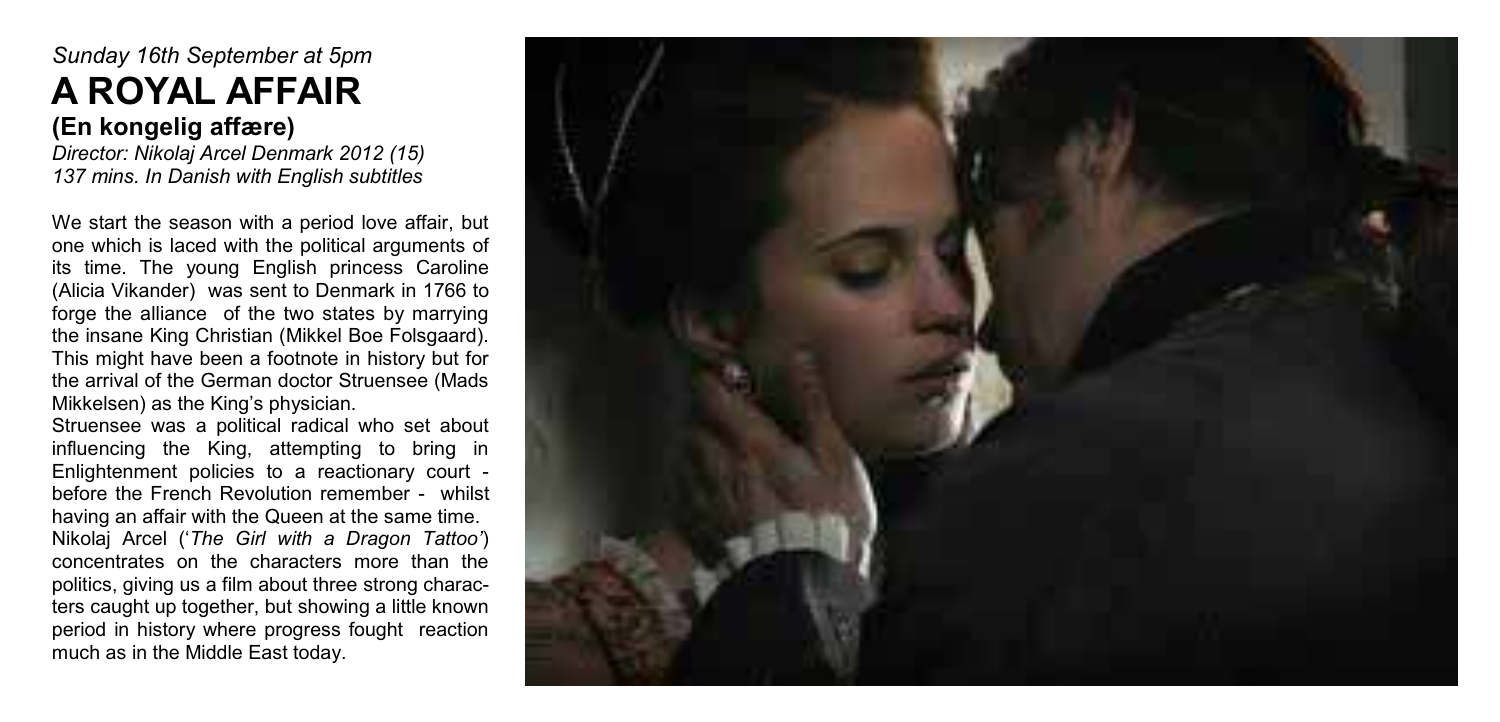#### *Sunday 23rd September at 5pm* **MONSIEUR LAZHAR**

*Director: P hilippe Falardeau. Canada 2 011 (12A) 94 mins. In Frenc h with Englis h subtitles.* 

'Monsieur Lazhar', nominated for the Best Foreign fi l m at the 20 12 Oscars, is a French Canadian comedy drama which starts with a tragedy. An eleven year old boy discovers his teacher has committed suicide in the c lassroom. Monsieur L a zhar, an A lgerian immigrant to Canada, reads about this in the paper and presents himse l f at the school as a substitute teacher for the c lass, c laim ing twenty years e xperience back in A lgeria.

The film then follows the class through the next six months, watching them get over the shock of the suicide and Lazhar learning how to teach them. But there are other secrets to unfold in his life...

This is a small-life drama, which '*you could almost describe as a morality tale, but it's more thoughtprovo king than debate-provo king, its strength is the realness of the emotions and authenticity of the detail' -* Cath Clarke, Time Out

The actors are mainly children (who come in for all round praise), whilst Mohamed Fellag has won several awards for his acting in the lead role.

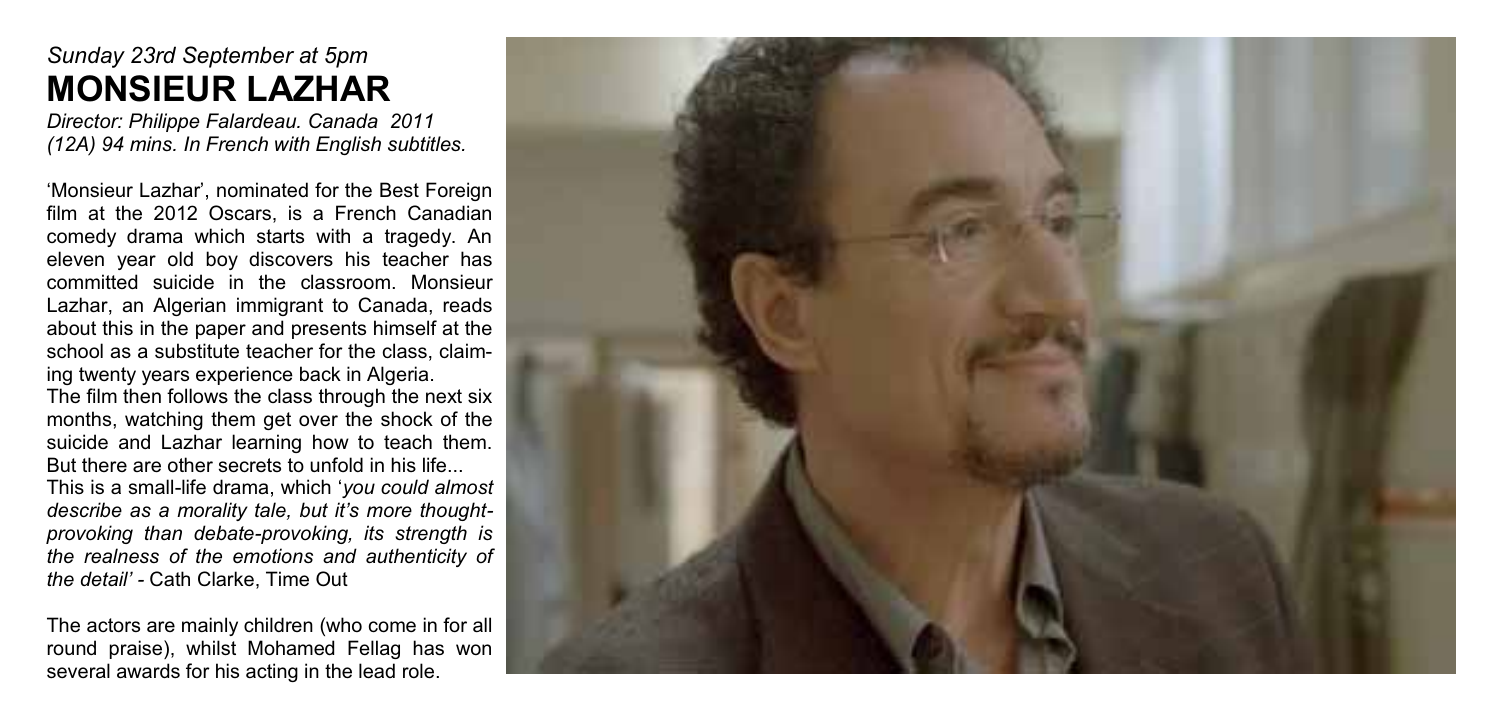#### *Sunday 30th September at 5pm*  **THE MONK (Le Moine)**

*Director: Dominik Moll. Spain 2011(15) 101 mins. In French with English subtitles.* 

Dominik Moll has made very few films, but those  $P(Harry, He's here to help, 'Lemma') have left$ his fans wanting more, including one of our members who requested this film. 'The Monk' is a French film, based on the 1776 novel by English writer Matthew Lewis, set in Spain.

Ambrosia is abandoned as a baby outside a Capucin monastery and is brought up to become an unrivalled and popular preacher whose sermons draw large crowds. All is going well for him, until a masked monk comes on the scene, when a series of temptations gradually pull him from the straight and narrow; no-one, however good, is free from temptation.

What results is a sultry, romantic horror movie, but don't expect *'The Devils'*, this is a much more introspective film, beautifully filmed, with a universally acclaimed but uncharacteristically restrained performance from Vincent Cassel as Ambrosia, powering the film forwards.

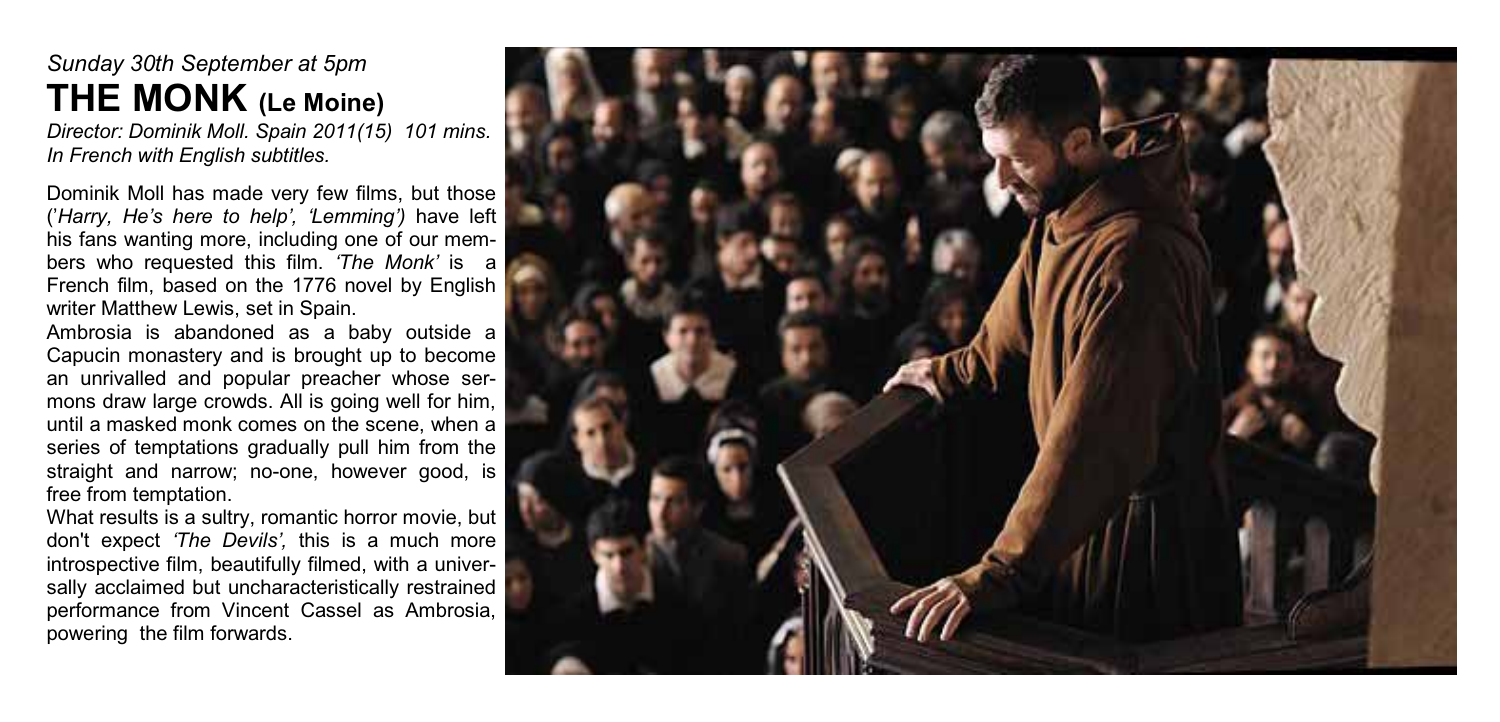# *Sunday 7th O c t ober at 5pm*  **CAFE DE FLOR**<br>Director: Jean-Marc Vallée Carl

**A E** *Dire c t or: Jean-Marc Vallée Canada 2011 ( 15) 120 mins. In Fren ch with English subtitles.* 

*"*Café de Flore' is intoxicating, romantic, pretty damn *mad, and it just doesn't care.' - Trevor Johnston,* Time Out

Two apparently unrelated love stories in time and place... In 1969 Paris, single mum, Jacqueline, is trying to bring up Laurent, her Down's Syndrome son. She has built an intense bond with him, which causes her heartache when he falls in love with a c lass mate.

Meanwhile, we move to Montreal in 2011, where DJ Antoine has a love triangle of his own; he is in love for the second time, but his former long-term lover will no t acce p t he has gon e.

Director Vallée does not make clear if there is a link (b eyond lov e) between the stories ; instead, u sing mu s i c as the lin k, he sw itches between tim e and place, blurring the lines as he goes. Vanessa Paradis, better known to us as a singer, has won various award s for her rol e as Jac q u elin e.

*'Bold and uncompromising, passionate and pro*found, this is an intoxicating triumph that bristles *with sly innovation' -* Alan Jones, Radio Times





#### *Sunday 14th O c tober at 5pm*  **TH E T URIN HORSE ( ó**

**A Torin i ló)**  *Dire c t or: Béla Tarr, Ágnes Hranitzky Hungary 2011 ( 15) 145 mins. In Hungarian with English subtitles.* 

Béla Tarr has no t m a d e m any film s, bu t has had critical acclaim for triumphs such as *('Werckmeister Harmóniák (2000)', 'Sátántangó (1994)')* He tells us this is to be his last movie and he has chosen to sign off with an apocalyptic, end of days story.

H e b egin s by telling u s that Niet zsche watched a horse b eing mist reated and was so upset he n e v er worked again, never recovered, dying eleven years later. Tarr's film then imagines the life of the unknown horse, following the horse and its owner through six days on a subsistence farm, where the horse refuses to drink or work and their subsistence, their very existence is threatened.

A bleak film, certainly, but one which critics and audiences alike have praised - 'The movie exerts an *eerie grip , with e c h oes of Bress o n , Bergman and Dreyer, but is utterly distinctive' - Peter Bradshaw,* Guardian; 'Thrilling, beautiful and nearly heartstopping' - Nigel Andrews, FT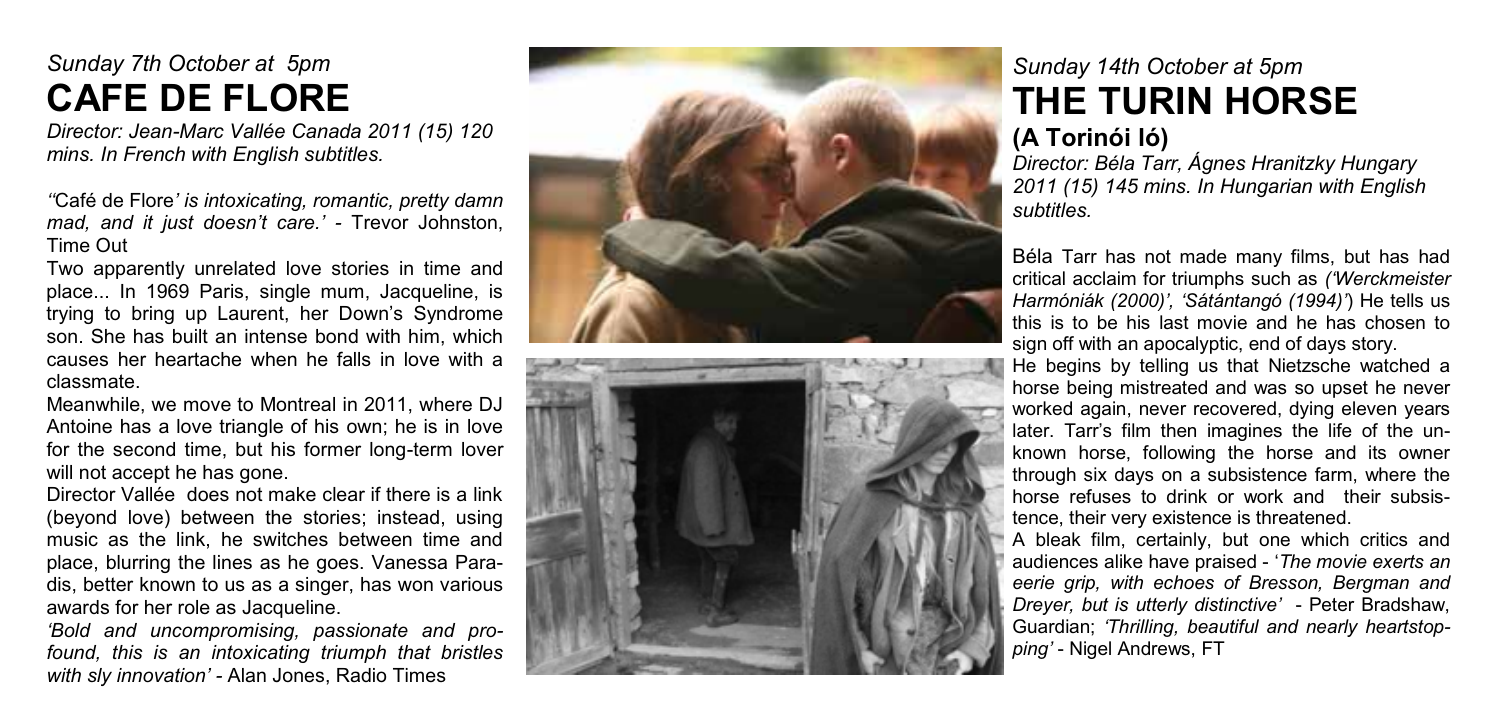#### *Sunday 21st October at 5pm*  **EVEN THE RAIN (También la lluvia)** *Director: Icíar Bollaín*. *Spain 2011 (15) 103 mins. In*

*Spanish with English subtitles.* 

'Even the Rain' shows a film company arriving in Bolivia to make a film about Columbus arriving in America and starting the exploitation of native Americans. The trouble is that the film company starts off by exploiting the locals in the same way Columbus had. Their mistake is to hire Daniel, who turns out to be a local leader in the fight against privatisation of the water resources; the 'double storyline' is set. (We are in 2000 when there was a genuine fight against Bechtel Corp, who lost their battle to charge the locals for water.)

Our film has good credentials; it was written by Ken Loach's screenwriter Paul Laverty (and, indeed, the director Icíar Bollaín appeared in Loach's 'Land and *Freedom*'). 'Their point is that exploitation, inequality *and misplaced ideals cross the centuries, but so too do ASmart, disenfranchised folk willing to take a stand.' -*Dave Calhoun, Time Out*.* We last saw *Bollaín* as director of '*Take Mv Eves'* (2005 Festival). Let's hope she has learnt the lesson of history but, as Roger Ebert *n*<sub>D</sub>,  $\theta$ <sup>*M*</sup>*H*<sub>C</sub><sub>*H*</sub><sup>*I*</sup>*Ilooked in vain for a credit saving, "No extras were underpaid in the making of this film."* 

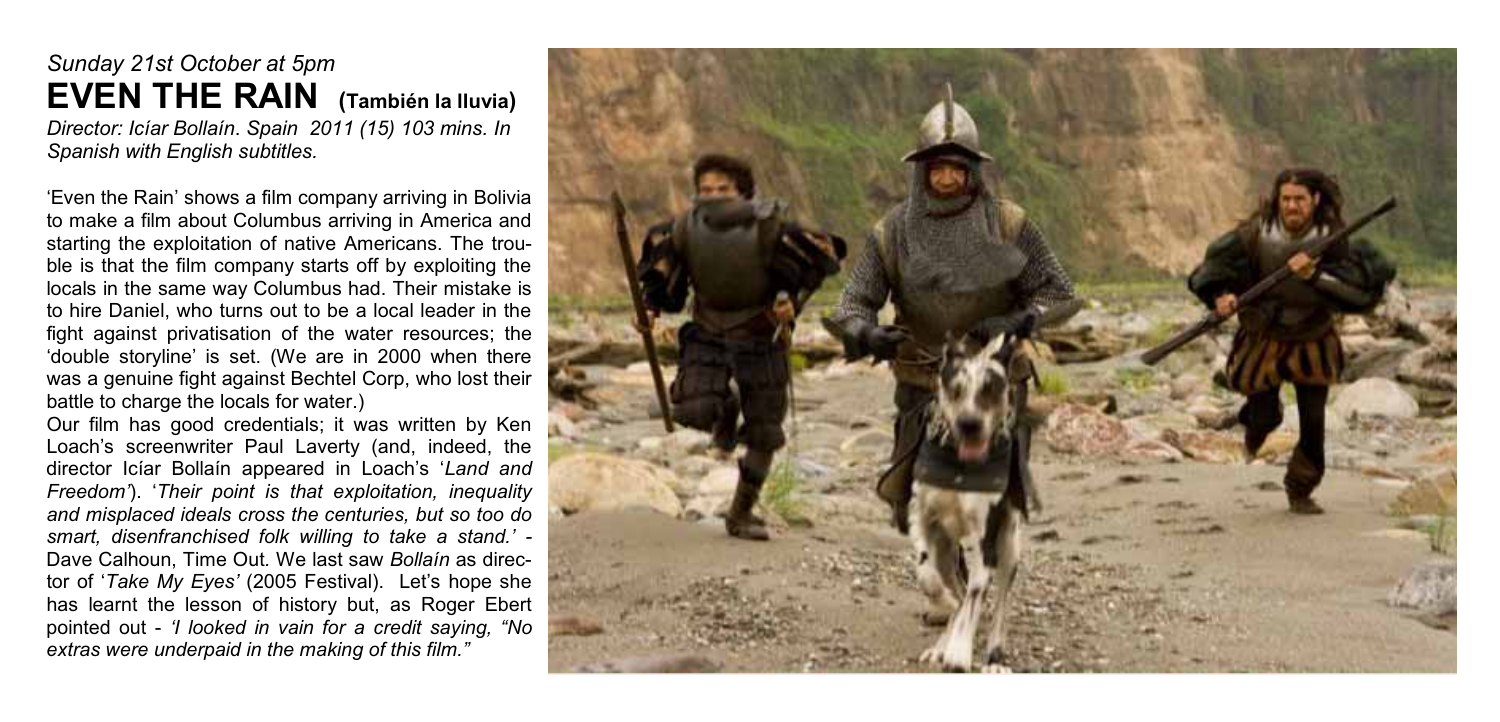### *Sunday 28th October at 5pm*  **THE SOURCE**

**(**La source des femmes**)** *Director: Radu Mihaileanu. Africa/Middle East 2011 (15) 135 mins. In Arabic with English subtitles.* 

Our second film in a short season of 'the power of water' movies takes us to an unnamed country in Africa or the Middle East where time (and the village men, apparently) have stood still for centuries. The women of the village are still forced to fetch water via a dangerous path to the local mountain spring, while the men laze around the village. This might have gone on forever but for the spirited resistance of Leila (Leila Bekhti), who encourages her fellow women to withhold sexual favours until the men get a pipe...er... laid.

The 'Love strike' hits the national news and the basis for our comedy drama is set; a sort of 'Made in Dagen*ham*' for the Arab Spring..?

The director, Radu Mihaileanu, who has directed eight films ('The Concert' (2009)), comes from a communist, Jewish background, but is more interested in a feelgood, humanist approach, while Leila Bekhti and Biyouna are singled out by the critics for their performances.

Who will win this battle of the sexes? Wait and see...

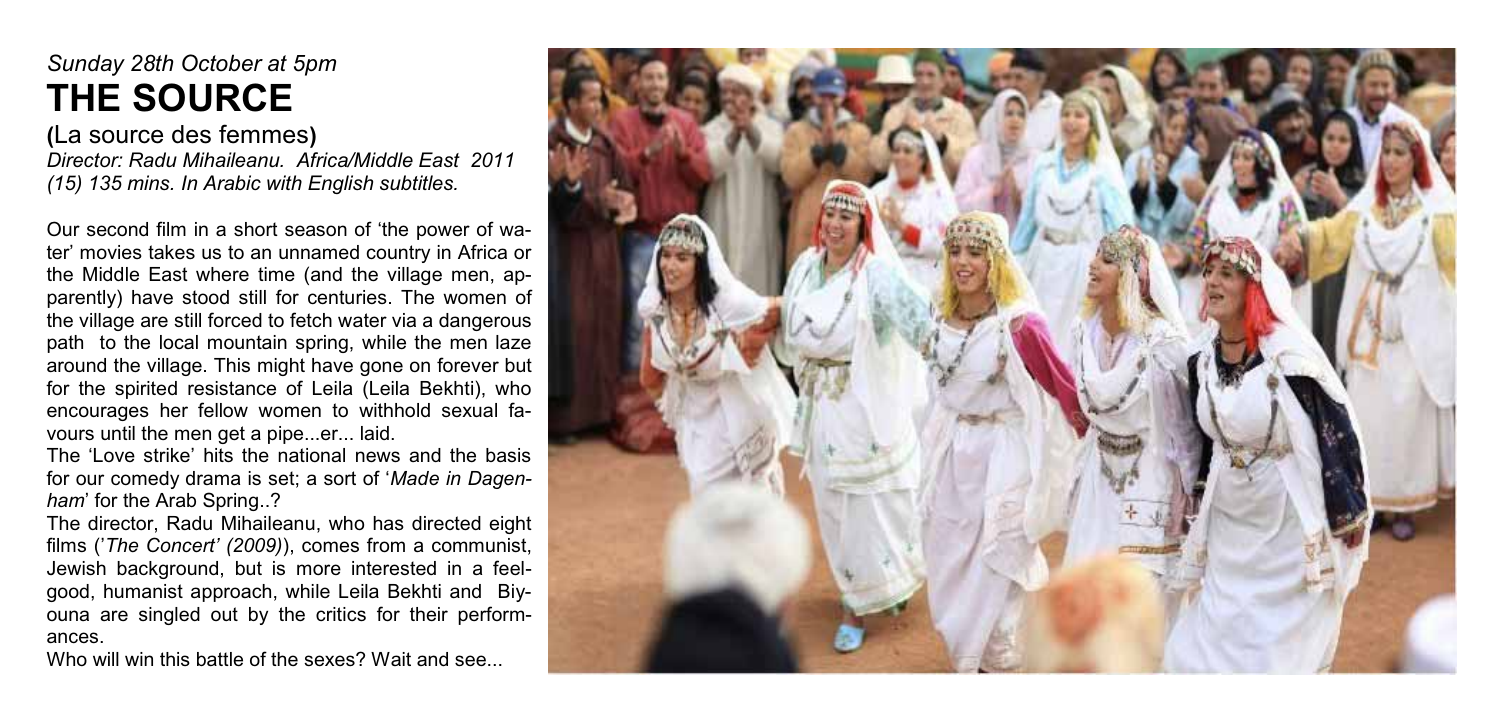#### *Sunday 4th November at 5pm*  **ONCE UPON A TIME IN ANATOLIA**

**(**Bir zamanlar Anadolu'da**)** *Director: Nuri Bilge Ceylan. Turkey 2011 (15) 150 mins. In Turkish with English subtitles.* 

*1XMuri Bilge Ceylan is one of the most significant moviemakers to have emerged this century ...His finest work zb* date. 'Once Upon a Time in Anatolia', *is a carefully CONTrolled masterpiece.' - Philip French, Observer. This* feeling was echoed at Cannes, where the film won the Jury Prize in 2011.

The story is played out in one night as we watch 12 men searching the Steppes for a dead body. Gradually we realise that two of the men are suspects for the murder, the others are policemen, gravediggers, a doctor... There is little in the way of traditional action, instead Ceylan leaves it to us to work out what has happened, what is going on, with the dialogue just giving us hints; like the police, we can only gradually understand the crime.

As the film moves towards daylight, the focus switches more towards the doctor. Their meeting with a young woman unsettles him...'just as, we imagine, Ceylan *hopes to unsettle us as he takes us with him on this FRPD<i>R<i><i>HN***</del>***<b><i><i>HD<i><i>HN<i><i>P<i>HD<i><i>M<i><i><i>H<b><i><i>H<b><i><i>H<i><i>H<i><i>H<i><i>H<i><i>H<i><i>H<i><i>H<i><i>H<i><i>H<i><i>H<b><i><i>H<b><i><i>H<b><i><i>H* Out

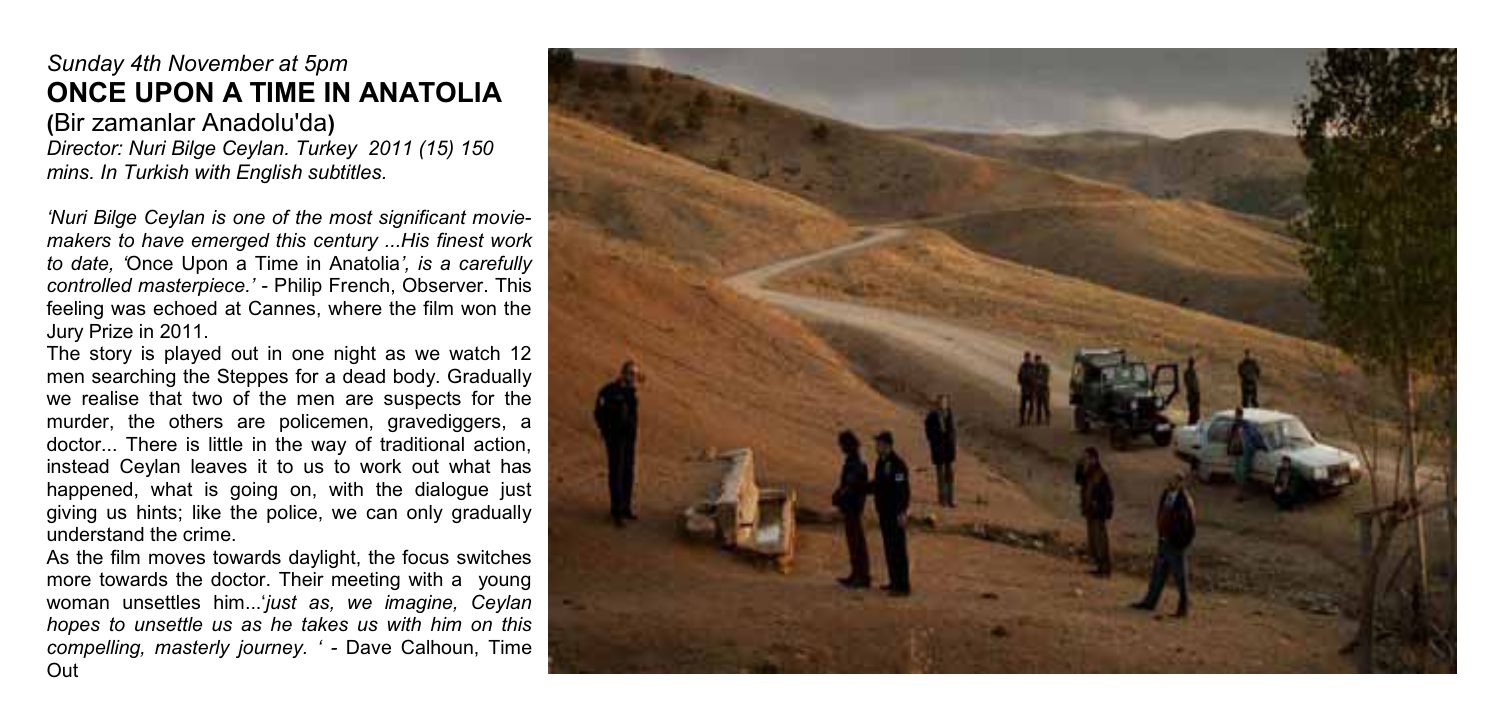#### *Sunday 11th November at 5.00pm \*\*GALA NIGHT! A DOUBLE BILL , GUESTS,*  **TWO YEARS AT SEA**

*Director: Ben Rivers. UK 2011 (U) 91 mins.* 

After last year's successful Gala night, we thought we should do it again, this time with new British films and guest directors as our theme.

In contrast to our other film today, '*Two* Years at Sea' is a very uncomplicated documentary, filmed in grainy monochrome with little or no talking.

Ben Rivers' is building a reputation as a good experimental filmmaker. Here, he spends time filming Jake Williams, a recluse by choice who lives in an isolated, cluttered house deep in the forest in Aberdeenshire. We follow him in his day to day activities, eating, fishing, chopping wood, building a raft, with teasing, partial shots, leaving us to decide if this is just a pretty visual film of life on the edge of society, or a deeper 'semi-blank canvas on which to *Graw vour own ideas about living'* - Dave Calhoun, Time Out. The critics and audiences all seem to love it, though the critics are more split on its worth. Hopefully, with Ben Rivers introduction, we will be able to fill the canvas for ourselves.

#### *Sunday 11th November at 7.45pm AND FOOD - FOR THE PRICE OF ONE FILM! \*\**  **DIMENSIONS: A LINE, A LOOP, A TANGLE OF THREADS** *Director: Sloane U'ren UK 2010 (NC)*

Our history of supporting up and coming UK directors continues with this 'period sci-fi' from the new team of U'Ren and Ant Neely who decided to sell their house to get this movie made. We hope to have them both here today to tell us about it.

If you could revisit your childhood...which moment would you choose? And what price would you pay? So runs the trailer for the film. Stephen and Conrad, our heroes, grow up wanting to be scientists. They want to invent a time machine to go back to rescue Victoria, who died when they were young... But have they really grown up? Did Victoria ever exist? Is the past really THE past, or just one of the infinity of possible pasts that exist? And, in that past, did Victoria love Stephen or Conrad? A tangled thread indeed, with multiple possibilities looping round them.

This film still has no distributor but, even without, won the best film award at the Boston Sci-Fi Festival 2012 and at the London Independent Film Festival 2012. Not bad for a period drama!



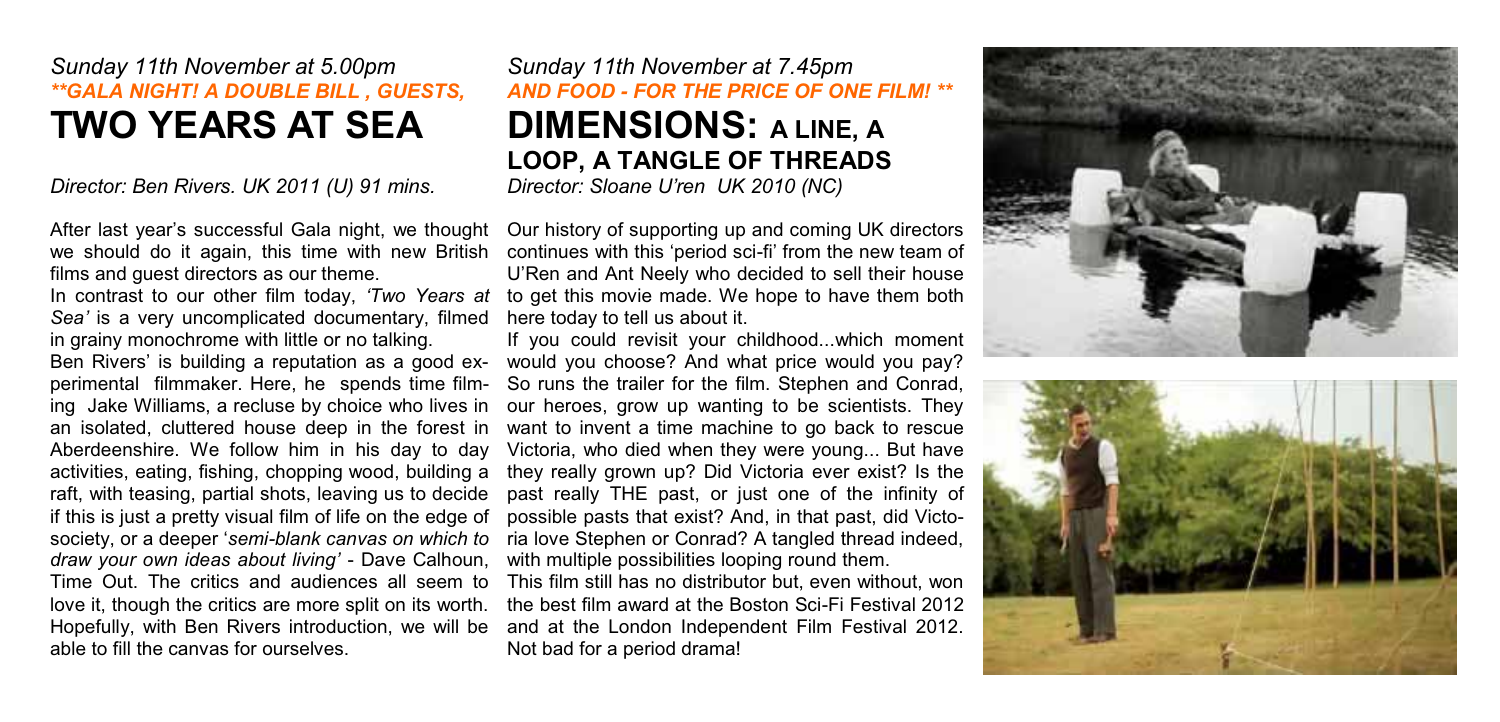## *Sunday 18th November at 5pm*  **THE KID WITH A BIKE**

**(**Le gamin au vélo)

*Directors: Jean-Pierre and Luc Dardenne Belgium 2011 (12A) 87 mins. In French with English subtitles.* 

The Dardenne brothers have built their reputation on a series of award winning social-realist dramas around children based in the backstreets of Belgium. This one is no exception, both in its subject and its awards (sharing the Jury Prize at Cannes 2011 with *<sup>2</sup>PAnce Upon a Time in Anatolia*<sup>7</sup>).

Here, 12 year old Cyril (Thomas Doret) is frantically cycling or running round town trying to find the father who has abandoned him to social services, as he cannot believe his father doesn't want him. Desperate for a father figure, he falls in with 'Wes', a local drug dealer. Cyril's potential to become good or bad. especially influenced by adults, is the Dardennes' theme. His chances of turning out well are improved by a chance meeting with Samantha (Cécile de France), who agrees to 'foster' him at weekends, but Cyril does his best to mess this up too...

*The Dardennes brothers have been called the nearest to Ken Loach in Europe and it's a tribute they well*   $H$ *Aeserve'* - Derek Malcolm, Evening Standard

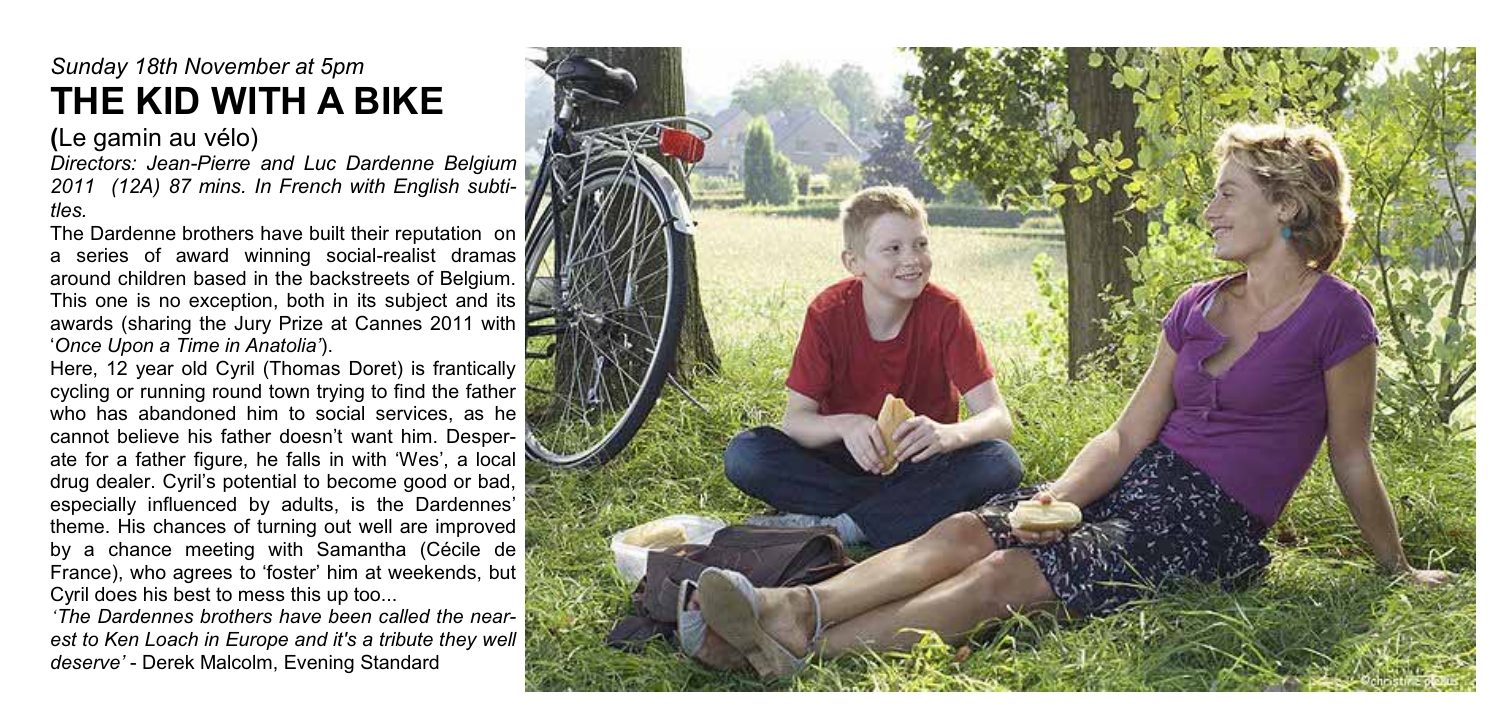#### *Sunday 25th November at 5pm NIGHT OUT AT RHEGED WITH OPTIONAL FOOD*  **SAMSARA (AT RHEGED)**

*Director: Ron Fricke. USA 2011 (12A) 102 mins. No language.* 

Prepare yourself for an experience like no other; our film today is not so much a documentary, more of a meditation. Filmed on glorious 70mm in 25 countries over 5 years, 'Samsara<sup>7</sup> is a visual trip, in both senses of the word.

Ron Fricke came to fame as the cinematographer on 'Koyaanisgatsi', and went on to specialise in nonnarrative films that explore our relationships with the world about us. Samsara is a Sanskrit word for 'the ever turning wheel of life', and Fricke attempts to µ*follow a loose arc from birth through dehumanization,* destruction and death to spiritual transcendence' -David Rooney, Hollywood Reporter. Using only his camera to tell the story, he shows the beauty AND the ugliness in the world.

Fricke is famous for his cinematography, so expect beautiful camerawork, carried along by a soundtrack from Michael Stearns. AND we see this at Rheged, so come along.. and let yourself sink into the experience.



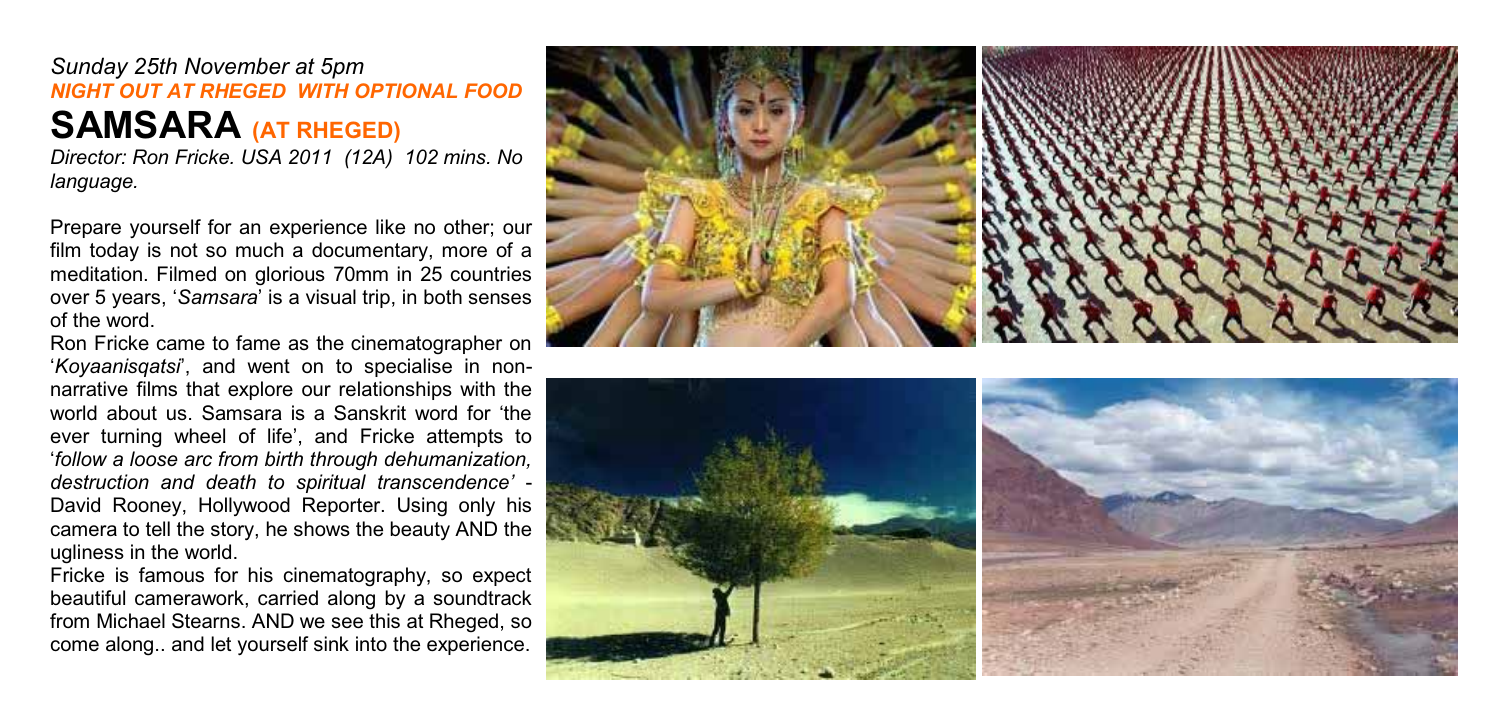## *Sunday 2nd D e cember at 5pm*  **BEASTS OF THE<br>SOUTHERN WILD**<br>Director: Benh Zeitlin. USA 2012 STS OF TH

**O T E W L D** *Dire ctor: Ben h Zeitlin. USA 2 012 (12A) 93 mins.* 

T h i s m ight b e our mov i e of the se ason*;* from the moment in the trailer where 6 year-old star Quvenzhané Wallis tells her Daddy '**I'm** the man' I was hooked. 29 year old newcomer Benh Zeitlin, brings us this 'magic realist', post apocalyptic adventure, starring Wallis as Hushpuppy (a universally-agreed 'star in the making') and a bunch of other non-actors who convert the Bayou into 'Bathtub'. A storm is coming, and with it the prehistoric Aurochs. Hushpuppy has to stay strong to survive. Whether this is 'Mad *Max*' territory, or just a small child's imagination, we'll have to wait to find out.

'Sometimes miraculous films come into being, *made by people you 've ne ver heard of, starring unknown faces, blindsiding you with creative* genius. Beasts of the Southern Wild *is one of the year's best films'.*- Roger Ebert. Festivals from Sundance to Cannes have agreed with h i m.





# *Sunday 9th D e cember at 2pm* **MYSTERIES OF LISBON**<br>(Mistérios de Lisboa)

(Mistérios de Lisboa) *Dire ctor: Raoul Ruiz, C hile/Fran ce 2 0 10 ( 15) 2 7 2 mins. In Portuguese with Englis h subtitles.* 

Raoul Ruiz died last year having directed over 100 films, many of which did not reach Britain. He was born in Chile and was inspired by authors such as Gabriel García Márquez, who wrote complicated stories moving through time and place...and back again.

Today we have Ruiz's last movie, which gives us four and half hours to cover much of the 18th and 19th centuries, following the life of Pedro da Silva, flying backwards and forwards in a series of flashbacks. He starts out as a young orphan in a home and we learn he is the son of a rich noblewoman...or possibly not. We learn more and more of his life and others around him via a series of unreliable narrators so that we are never sure if what we learn is true; as in life, others see your life through their own. Even the characters themse lves ch ange from scene to scene .

'Ruíz displays a mastery of cinematic and storytelling *techni que that ensures this epi c saga remains utterly*  engrossing' - David Parkinson, Empire

**NOTE** This film will begin at **2.00pm** and there will be an interval don't let its length put you offl be an interval..don't let its length put you off!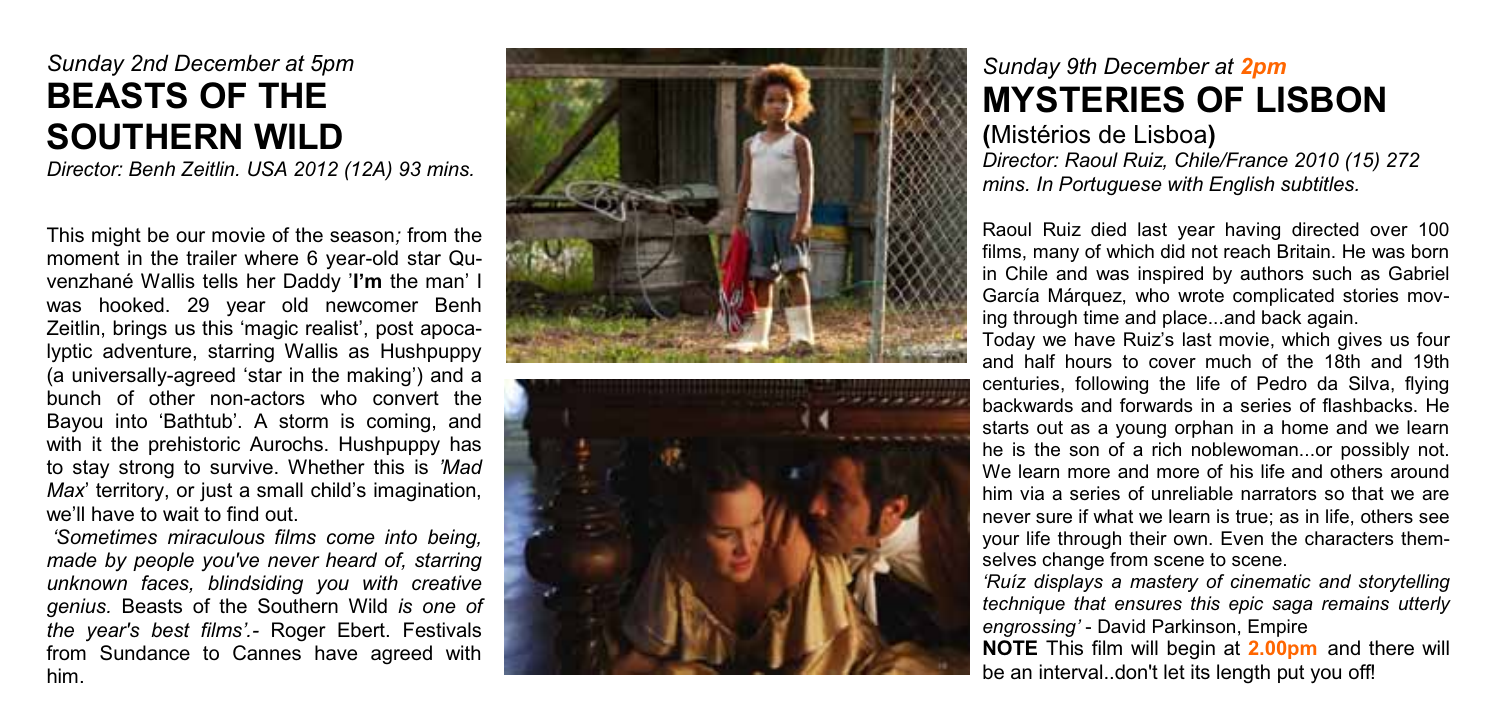### *Sunday 16th December at 5pm*  **UNTOUCHABLE (**Intouchables**)**

*Directors: Olivier Nakache, Eric Toledano. France 2012 (NC) 112 mins.* 

By all accounts this is a little movie with a big heart, BUT one that has broken all box office records in France and done well all across Europe...so we just HAD to have it in Keswick to see what the fuss was about!

It's not a new story; rich, white guy with a black servant, who learn to like each other. Although it does star François Cluzet, the other actors are relative unknowns (One of whom, Omar Sy has, however, won the Best Actor César award). It's not a clever comedy - *'You will laugh. \RX ZLOOFU\ \RX ZLOOFULQJH¶* - A O Scott, NY Times.

Based on a true story (believe it or not), we have Philippe, a rich paraplegic, who is bored by all the applicants for a job as his carer, so he hires Driss, a wise-talking Senegalese who only applied so that he could get welfare benefits. Driss manages to improve Philippe's life whilst getting himself out of the poverty trap.

That's it... So why has it proved so popular? 'Not a great *<i>IIM*</del> *Dut* a *warm* one that pushes the viewer's emotional *buttons so deftly it feels like a massage. My guess is that you will laugh and cry at all appropriate moments. Resistance is futile.'* - Richard Corliss, TIME. Enjoy the massage...

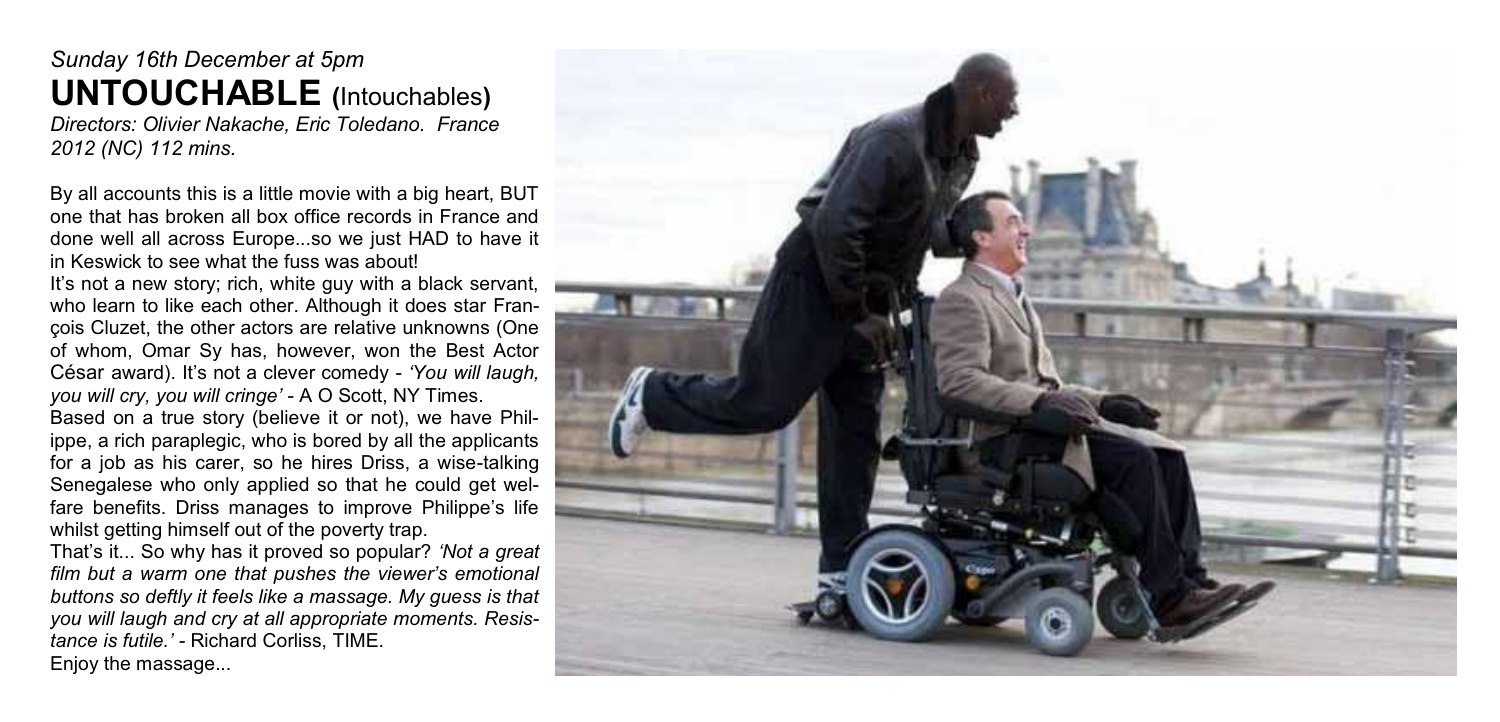#### *Sunday 23rd December at 5pm*  **WHERE DO WE GO NOW?**

*Director: Nadine Labaki. Lebanon 2011 (12A) 110 mins. In Arabic with English subtitles.* 

Not exactly a Christmas movie, but it is a comedy and it is at least about Peace in our Time. Audiences seem to like it - it even won the audience award at the Toronto Film Festival - but critics are split.

The scene is a small un-named village in an unnamed Middle East country, where the locals are split between Muslims and Christians. Since the coming of TV, at the smallest excuse, the men are liable to pick up their arms and fight each other. The women are fed up with losing their husbands and sons in these futile fights, and they decide it is time to stop. First they sabotage the TV, then they invent miracles and even...but I won't spoil it by telling you all their schemes.

The second in our 'power of women' season, this one Is not so easy to take as 'The Source', possibly because the arguments and the solutions are harder to understand. Nadine Labaki, who also directed *'Caramel'*, seems to be saying that wars would not happen if women were to run society. Believe that or not, enjoy the comedy... and have a happy Christmas!